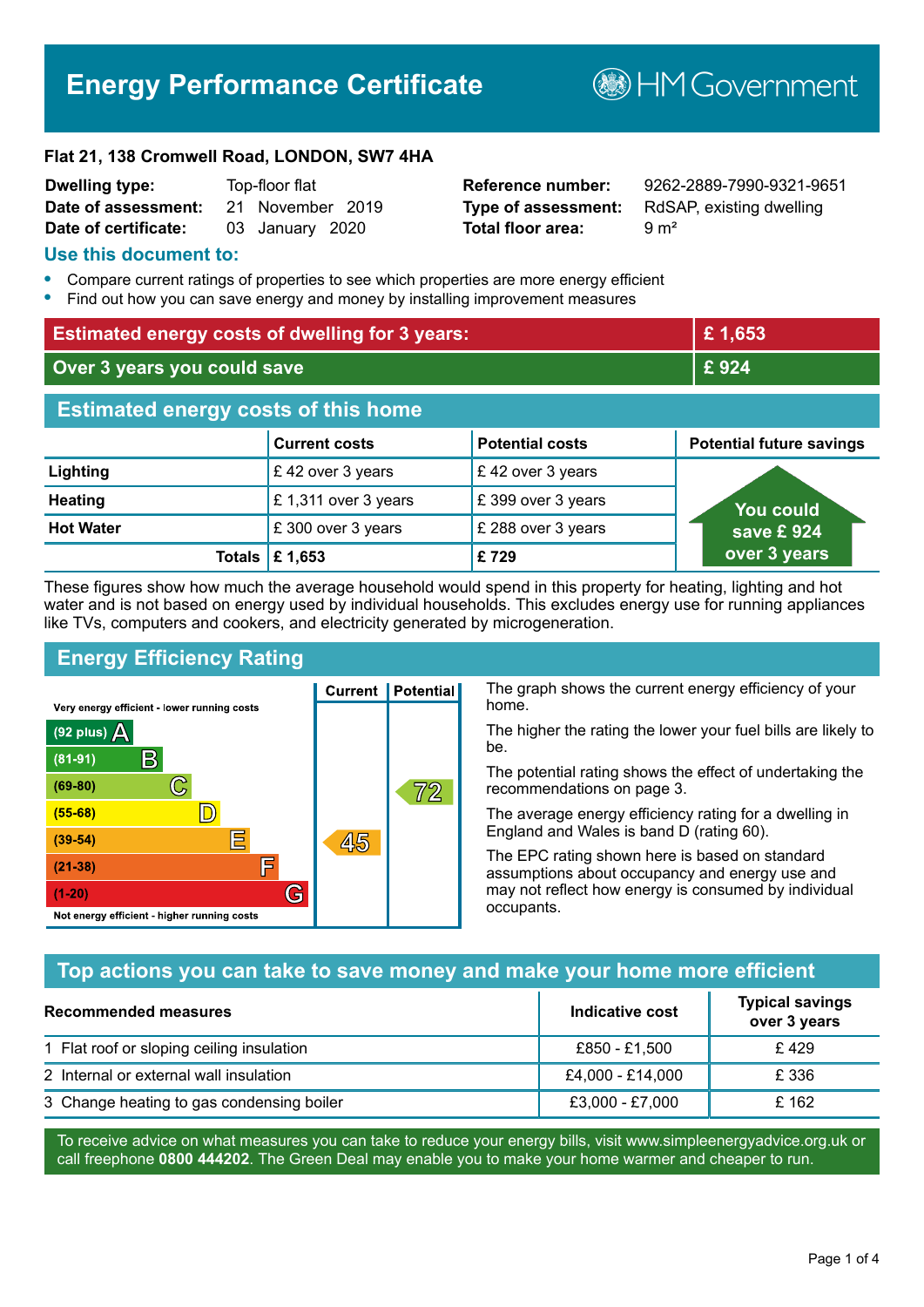**Energy Performance Certificate**

# **Summary of this home's energy performance related features**

| <b>Element</b>        | <b>Description</b>                             | <b>Energy Efficiency</b> |
|-----------------------|------------------------------------------------|--------------------------|
| Walls                 | Solid brick, as built, no insulation (assumed) | ★★☆☆☆                    |
| Roof                  | Flat, no insulation (assumed)                  | *****                    |
| Floor                 | (another dwelling below)                       |                          |
| <b>Windows</b>        | Fully double glazed                            | ★★★☆☆                    |
| Main heating          | No system present: electric heaters assumed    | *****                    |
| Main heating controls | None                                           | *****                    |
| Secondary heating     | None                                           |                          |
| Hot water             | Community scheme                               | ★★★★☆                    |
| Lighting              | Low energy lighting in all fixed outlets       | *****                    |

Current primary energy use per square metre of floor area: 1117 kWh/m² per year

The assessment does not take into consideration the physical condition of any element. 'Assumed' means that the insulation could not be inspected and an assumption has been made in the methodology based on age and type of construction.

#### **Low and zero carbon energy sources**

Low and zero carbon energy sources are sources of energy that release either very little or no carbon dioxide into the atmosphere when they are used. Installing these sources may help reduce energy bills as well as cutting carbon. There are none provided for this home.

# **Your home's heat demand**

For most homes, the vast majority of energy costs derive from heating the home. Where applicable, this table shows the energy that could be saved in this property by insulating the loft and walls, based on typical energy use (shown within brackets as it is a reduction in energy use).

| <b>Heat demand</b>           | <b>Existing dwelling</b> | Impact of loft<br>insulation | Impact of cavity<br>wall insulation | Impact of solid<br>wall insulation |
|------------------------------|--------------------------|------------------------------|-------------------------------------|------------------------------------|
| Space heating (kWh per year) | 2,241                    | N/A                          | N/A                                 | (648)                              |
| Water heating (kWh per year) | 1.813                    |                              |                                     |                                    |

You could receive Renewable Heat Incentive (RHI) payments and help reduce carbon emissions by replacing your existing heating system with one that generates renewable heat, subject to meeting minimum energy efficiency requirements. The estimated energy required for space and water heating will form the basis of the payments. For more information, search for the domestic RHI on the www.gov.uk website.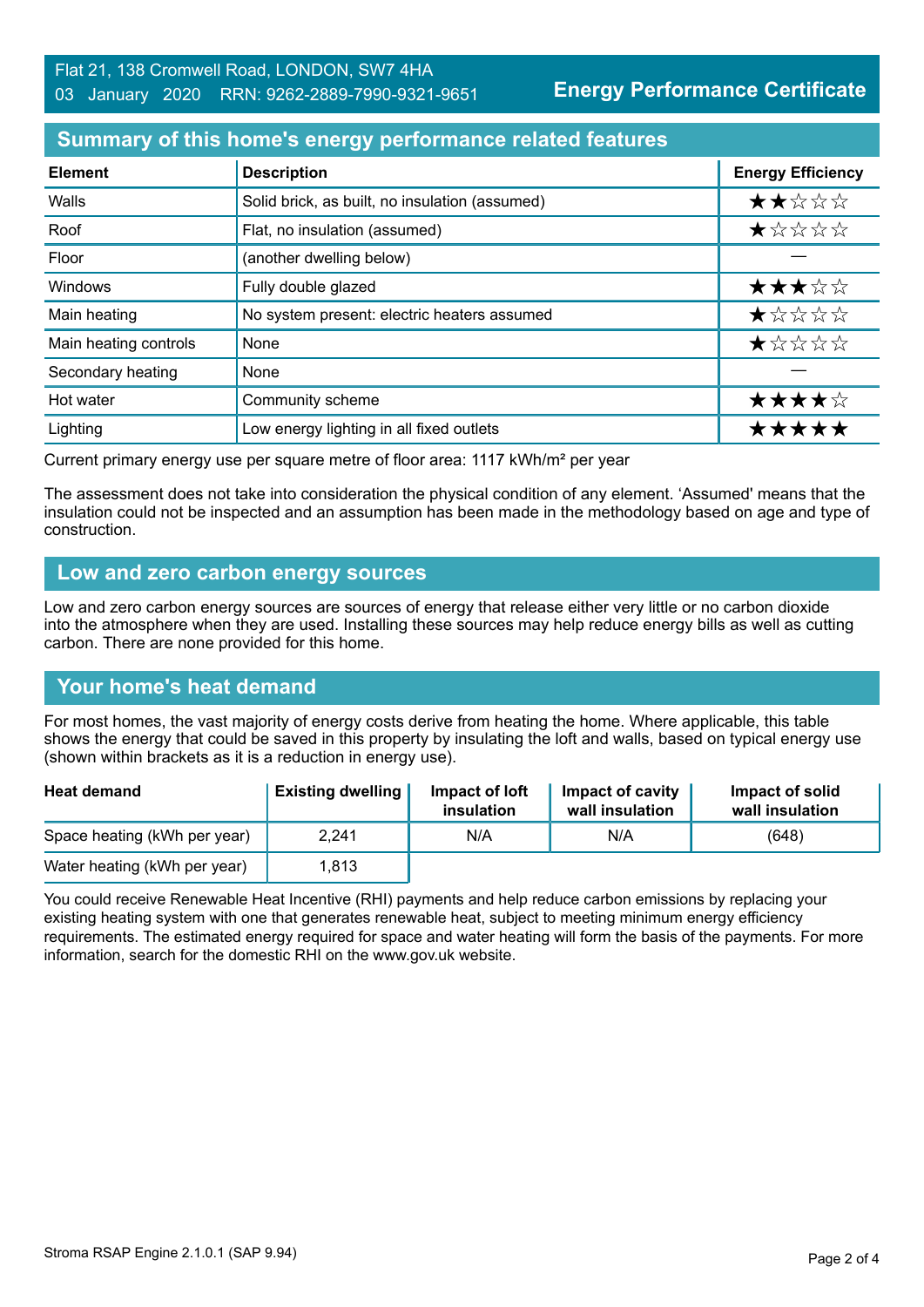#### Flat 21, 138 Cromwell Road, LONDON, SW7 4HA 03 January 2020 RRN: 9262-2889-7990-9321-9651

#### **Recommendations**

The measures below will improve the energy performance of your dwelling. The performance ratings after improvements listed below are cumulative; that is, they assume the improvements have been installed in the order that they appear in the table. To receive advice on what measures you can take to reduce your energy bills, visit www.simpleenergyadvice.org.uk or call freephone 0800 444202. Before installing measures, you should make sure you have secured the appropriate permissions, where necessary. Such permissions might include permission from your landlord (if you are a tenant) or approval under Building Regulations for certain types of work.

| <b>Recommended measures</b>             | Indicative cost  | <b>Typical savings</b><br>per year | <b>Rating after</b><br>improvement |
|-----------------------------------------|------------------|------------------------------------|------------------------------------|
| Flat roof or sloping ceiling insulation | £850 - £1,500    | £143                               | <b>D58</b>                         |
| Internal or external wall insulation    | £4,000 - £14,000 | £ 112                              | C69                                |
| Change heating to gas condensing boiler | £3,000 - £7,000  | £ 54                               | C72                                |

#### **Alternative measures**

There are alternative measures below which you could also consider for your home.

- **•** Biomass boiler (Exempted Appliance if in Smoke Control Area)
- **•** Air or ground source heat pump

# **Financial Support and the Green Deal**

Green Deal Finance allows you to pay for some of the cost of your improvements in instalments under a Green Deal Plan (note that this is a credit agreement, but with instalments being added to the electricity bill for the property). The availability of a Green Deal Plan will depend upon your financial circumstances. There is a limit to how much Green Deal Finance can be used, which is determined by how much energy the improvements are estimated to **save** for a 'typical household'.

You may also be able to obtain support towards repairs or replacements of heating systems and/or basic insulation measures under the ECO scheme, provided that you are in receipt of qualifying benefits or tax credits. To learn more about this scheme and the rules about eligibility, visit www.simpleenergyadvice.org.uk or call freephone **0800 444202** for England and Wales.